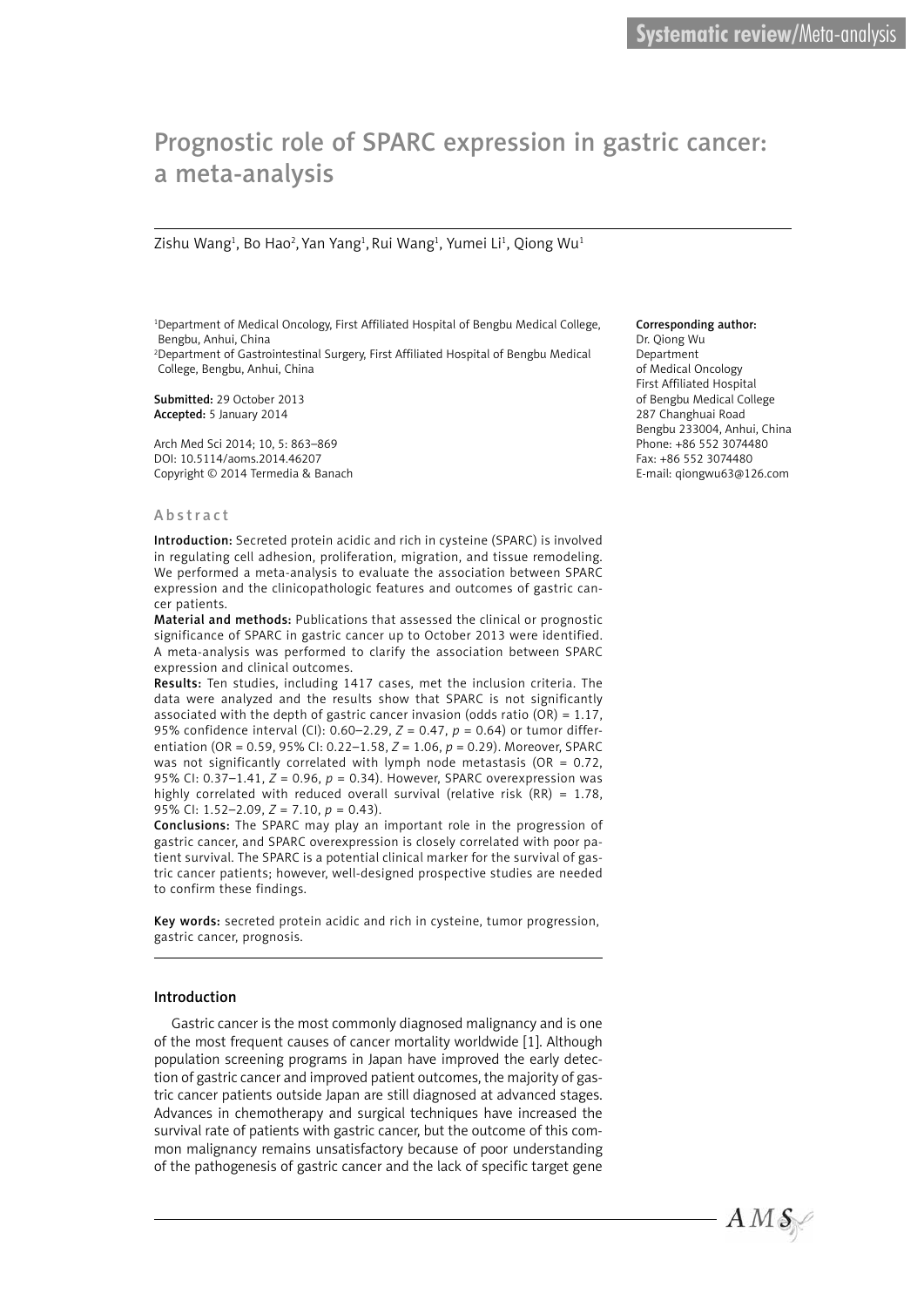therapy. The pathogenesis of gastric carcinomas is multifactorial, including genetic predisposition and environmental factors. Genetic predisposition is accompanied by several genetic alternations, including tumor suppressor genes, oncogenes, cell adhesion molecules, growth factors, and genetic stability [2]. Therefore, the molecular mechanisms involved in gastric cancer should be understood further and more prognostic markers should be identified to improve prognosis and to provide novel therapeutic targets.

Secreted protein acidic and rich in cysteine (SPARC), also known as osteonectin or BM-40, is a highly conserved multifunctional glycoprotein that belongs to the matricellular class of proteins [3]. Matricellular proteins function as adaptors that mediate cell–extracellular matrix (ECM) interactions and are expressed in tissues undergoing repair or remodeling. The SPARC is involved in regulating cell adhesion, proliferation, migration, and tissue remodeling and is expressed during cell development and processes that require extracellular matrix turnover, such as wound healing and tumor progression [4, 5]. The SPARC expression is altered in many cancers. Increased SPARC expression has been observed in melanoma, glioma, colorectal, and breast carcinomas compared to their respective normal tissues [6]. In these tumors, high levels of SPARC are often correlated with enhanced invasion and metastasis [7]. By contrast, increased SPARC expression in ovarian carcinoma cells causes increased tumor cell apoptosis and is inversely correlated with tumor progression *in vivo* [8]. In pancreatic tumors, SPARC expression in cancer cells is limited by promoter hypermethylation, whereas infiltrating stromal cells exhibit increased SPARC expression [9]. Thus, the context of SPARC expression in the microenvironment is critical for understanding its influence on tumor growth and progression. Many studies have recently reported the correlation between SPARC expression and gastric cancer, but their results were inconclusive partially because of the relatively small sample size in each published study. Therefore, we performed a meta-analysis to derive a more precise estimate of the association between SPARC expression and gastric cancer.

# Material and methods

# Publication search

We performed a comprehensive search of the literature for abstracts of studies involving human subjects to identify articles regarding the prognostic role of SPARC expression in gastric cancer. Articles from January 1995 to October 2013 in the Medline, Embase, and Wanfang databases were searched using the following key words: "secreted

protein, acidic and rich in cysteine", "SPARC", "osteonectin", "BM-40", "gastric carcinoma", "gastric cancer", "overall survival", and "OS". All searched studies were retrieved, and their bibliographies were checked for other relevant studies, which were manually searched to find additional eligible studies.

Information was carefully extracted independently from all eligible publications by two of the authors according to the inclusion criteria. Disagreements were resolved through consensus. The inclusion criteria were as follows: (1) articles dealing with SPARC expression and either the prognostic factors or overall survival (OS) of gastric cancer; (2) articles containing sufficient data that allow estimation of the odds ratio (OR) or relative risk (RR) of OS; (3) articles reported in English or Chinese; and (4) articles published as original research. Reviews, comments, duplicated studies, and articles unrelated to our analysis were excluded. Studies with follow-up periods less than 2 years were also excluded.

The following information was extracted from the included papers: author, publication year, patient's racial/ethnic background, tumor stage, number of patients, cell type of SPARC expression, research technique used, and definition of SPARC high expression. Two major groups were created according to the objectives. The first group clarified the association between SPARC expression and the clinicopathologic parameters, including depth of invasion, degree of differentiation, and lymph node involvement. The other group investigated the association between SPARC expression and OS.

# Statistical analysis

The meta-analysis was performed as previously described [10]. For ease of analysis, the SPARC expression data and the clinicopathologic factors were combined into single categories: high SPARC expression and negative SPARC expression, and low SPARC expression; T1 and T2 stages; T3 and T4 stages; and well differentiated and moderately differentiated. The ORs with 95% CI were used to evaluate the association between SPARC expression and clinicopathologic factors such as tumor differentiation, lymph node involvement, and lymphatic invasion. The survival data were extracted using scanned images of published curves. Differences in SPARC expression and OS were quantified using RR with 95% CI. Heterogeneity across studies was evaluated using a Q test and *p* values. The ORs and RRs were calculated using a random effects model when the *p* values were less than 0.05. Otherwise, a fixed effects model was used. A Begg and Egger funnel plot was used to assess publication bias. Statistical analyses were performed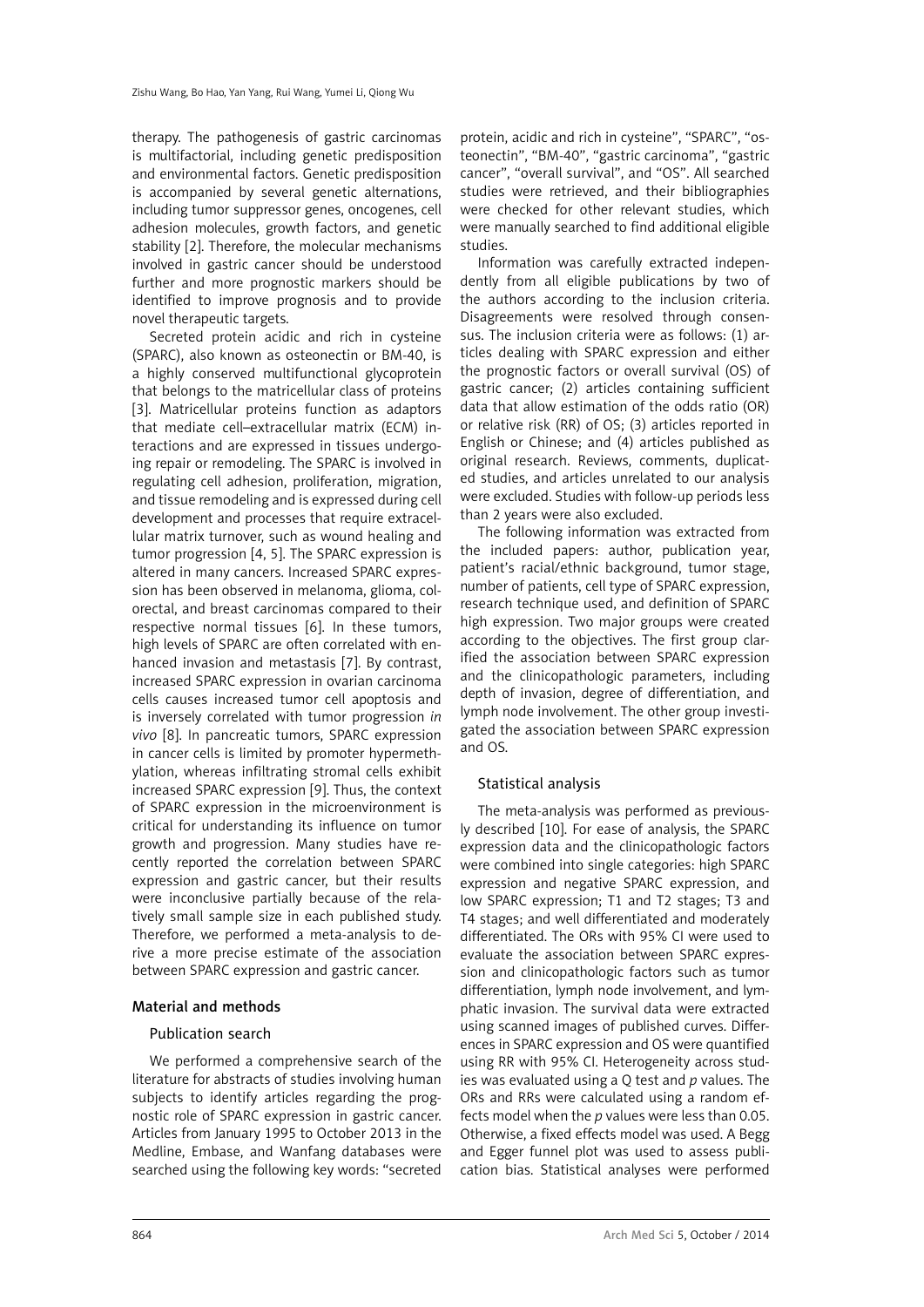using the Review Manager software. The *p* values were two-sided, with significance at *p* < 0.05.

#### Results

# Description of studies

The results of the search strategy for studies are summarized in Figure 1. Finally, a total of 10 publications met the criteria for this analysis [11– 20]. The total number of patients was 1417, ranging from 43 to 436 patients per study. The main characteristics of the eligible studies are summarized in Table I. Seven articles dealt with clinicopathologic factors, 6 studies determined the OS, and only three studies reported the association between SPARC expression and clinicopathologic factors without OS analysis. The studies mainly used two methods to evaluate SPARC expression in gastric cancer specimens: immunohistochemistry (IHC) and reverse transcription PCR (RT-PCR).

# Correlation of SPARC expression with clinicopathologic parameters

Six studies assessed the relationship between SPARC phenotype and depth of invasion (Figure 2). The pooled OR was 1.17 (95% CI: 0.60–2.29, *Z* = 0.47,  $p = 0.64$  random effects). The SPARC expression was not significantly correlated with depth of invasion (Figure 2). The SPARC expression was not significantly correlated with clinicopathologic parameters such as tumor differentiation (pooled OR = 0.59, 95% CI: 0.22–1.58, *Z* = 1.06, *p* = 0.29 random effects) and lymph node metastasis (OR = 0.72, 95% CI: 0.37–1.41, *Z* = 0.96, *p* = 0.34 random effects) (Figures 3 and 4). Moreover, Egger's test indicated that these clinicopathologic parameters showed no significant publication bias (Figure 5).

# Effect of SPARC expression on overall survival of gastric cancer

A meta-analysis was performed on six studies that investigated the association between SPARC expression and OS. The pooled RR was calculated using the methods described above. The test for heterogeneity was significant ( $p < 0.0001$ ); thus, a random effects model was used to calculate the RR. The presence of SPARC expression was correlated with poor OS (pooled RR = 1.78, 95% CI: 1.52–2.09, *Z* = 7.10, *p* = 0.43) (Figure 6). This finding indicates that SPARC is an independent prognostic factor for gastric cancer. No significant publication bias was detected (Figure 5).

### Discussion

To the best of our knowledge, the present meta-analysis is the first English language study to systematically determine the association between



SPARC expression and gastric cancer survival. The prognostic and predictive significance of SPARC expression in gastric cancer is controversial; for example, Zhao *et al.* [13] found that expression of SPARC in gastric cancer was significantly associated with lymph node and distant metastasis and poor prognosis. However, Wang *et al.* [19] reported that SPARC inhibited the development and progression of gastric cancer; thus, a quantitative meta-analysis of study outcomes is warranted. Our analysis indicated that SPARC expression is significantly associated with OS, which indicates that SPARC is a potential marker for poor gastric cancer prognosis.

Recent studies have shown that SPARC modulates the proliferation, apoptosis, invasion, and angiogenesis of different types of cancers; however, the underlying mechanism remains unknown. Some articles have revealed that SPARC is upregulated in gastric cancer tissues compared with that in normal gastric tissues [13, 17]. In our study, the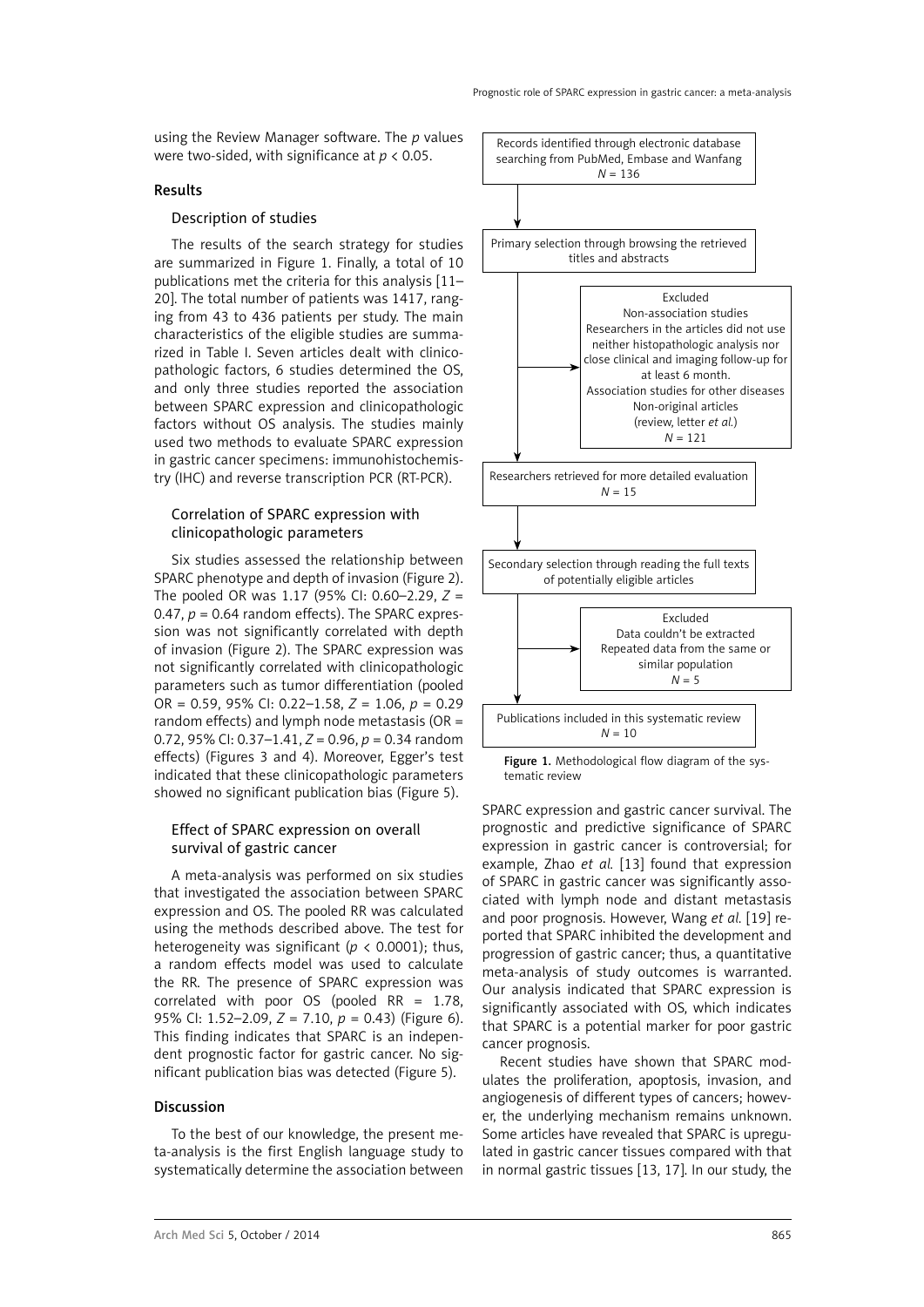| Study          | Patient's<br>country | Year | Tumor stage<br>C<br>J<br>J<br>J | Mean age<br>[years]<br>(range) | Type of gastric cancer                                                                                         | SPARC expression<br>Cell type of                   | Technique                        | Number of<br>patients | analysis<br>Survival | Cutoff of SPARC<br>high expression  |
|----------------|----------------------|------|---------------------------------|--------------------------------|----------------------------------------------------------------------------------------------------------------|----------------------------------------------------|----------------------------------|-----------------------|----------------------|-------------------------------------|
| Wang [11]      | Taiwan               | 2004 | $\geq$                          | $61(35-83)$                    | Intestinal, diffuse                                                                                            | stroma cells, fibroblasts<br>Gastric cancer cells, | RT-PCR<br>$\stackrel{.}{\equiv}$ | 43                    | SO                   | Staining index<br>score of $\geq 2$ |
| Li[17]         | China                | 2006 | $\geq$                          | 59 (ND)                        | adenocarcinoma, signet ring cell<br>Adenocarcinoma, mucinous<br>carcinoma                                      | Gastric cancer cells,<br>stroma cells              | $E_{\pm}$                        | 108                   | $\frac{0}{2}$        | Staining index<br>score of $\geq 1$ |
| Franke [12]    | Germany              | 2009 | $\geq$                          | 64.6 (ND)                      | Intestinal, diffuse                                                                                            | Gastric cancer cells,<br>stroma cells              | RT-PCR<br>$\overline{\Xi}$       | 174                   | OS                   | Staining index<br>score of $\geq 1$ |
| $Z$ hao $[13]$ | China                | 2010 | $\geq$                          | $60(30-91)$                    | Papillary adenocarcinoma, tubular<br>adenocarcinoma, signet ring cell<br>adenocarcinoma, mucinous<br>carcinoma | Gastric cancer cells,<br>stroma cells              | $E_{\pm}$                        | 436                   | SO                   | Staining index<br>score of $\geq 4$ |
| leung [14]     | Korea                | 2011 | $\geq$                          | $58(22 - 75)$                  | $\frac{\Omega}{Z}$                                                                                             | $\frac{\mathsf{D}}{\mathsf{Z}}$                    | $E_{\pm}$                        | 66                    | SO                   | Staining index<br>score of $\geq 3$ |
| Han [15]       | China                | 2011 | $\geq$                          | $(35 - 83)$<br>61              | Intestinal, diffuse                                                                                            | stroma cells fibroblasts<br>Gastric cancer cells,  | $E_{\pm}$                        | $80$                  | $\frac{0}{2}$        | Staining index<br>score of $\geq 4$ |
| Dong [16]      | China                | 2012 | $\geq$                          | $58(33 - 78)$                  | Intestinal, diffuse                                                                                            | Gastric cancer cells,<br>stroma cells              | $E_{\text{H}}$                   | 123                   | SO                   | Staining index<br>score of $\geq 3$ |
| Wang [19]      | China                | 2012 | $\geq$                          | $61(35-83)$                    | Intestinal, diffuse                                                                                            | Stroma cells                                       | $E_{\pm}$                        | 80                    | $\frac{0}{2}$        | Staining index<br>score of $\geq 3$ |
| Yang [18]      | China                | 2012 | $\geq$                          | 59 (32-80)                     | Intestinal, diffuse                                                                                            | stroma cells, fibroblasts<br>Gastric cancer cells, | $E_{\pm}$                        | 80                    | $\frac{0}{2}$        | Staining index<br>score of $\geq$   |
| Sato [20]      | Iapan                | 2013 | $\geq$                          | 67 (ND)                        | Undifferentiated, differentiated                                                                               | $\frac{\Omega}{\Omega}$                            | RT-PCR                           | 227                   | SO                   | $\frac{1}{2}$                       |

#### Zishu Wang, Bo Hao, Yan Yang, Rui Wang, Yumei Li, Qiong Wu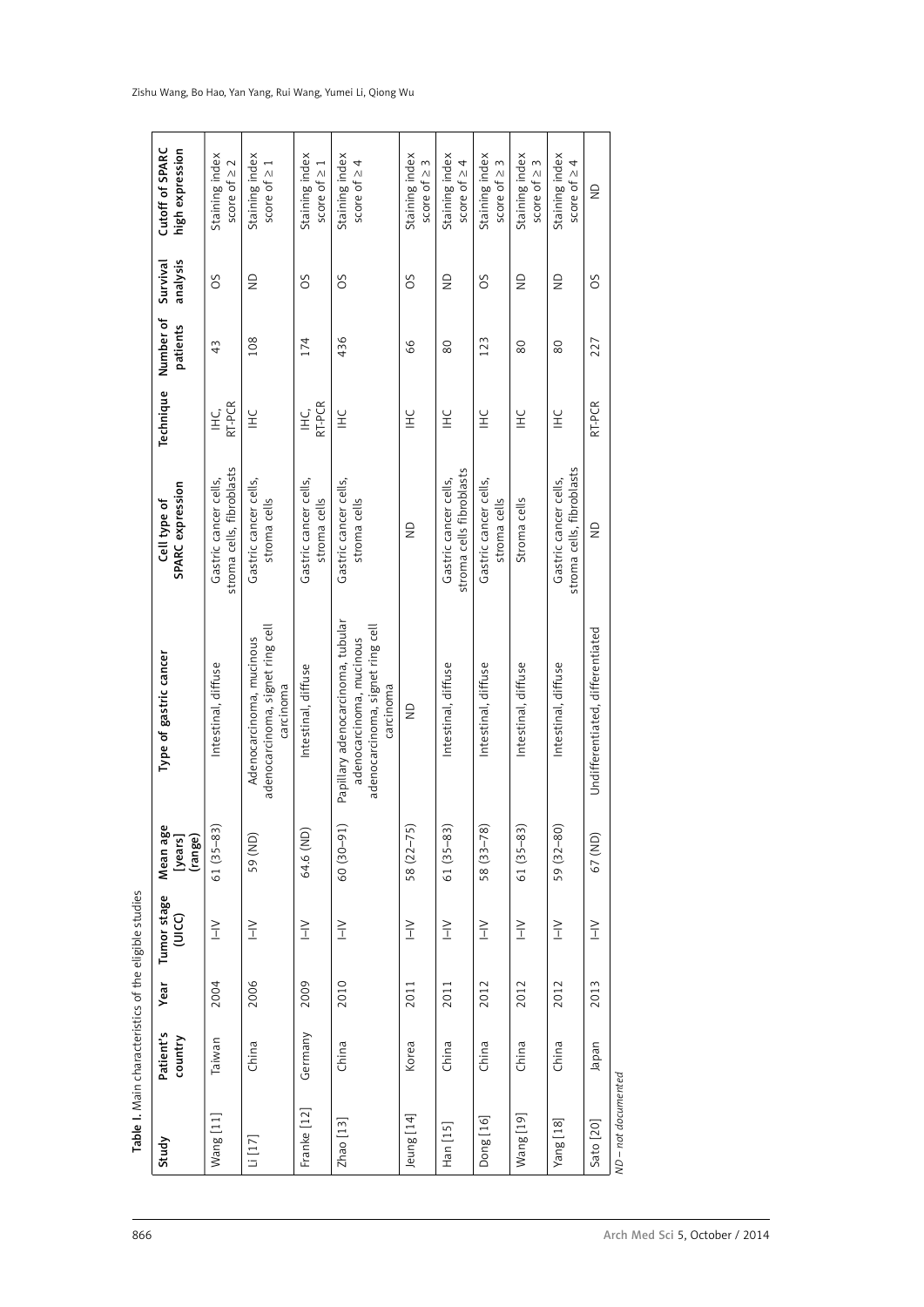| Study                                                                            | Experimental |       | Control |       | Weight [%] | Odds ratio         |                        | Odds ratio         |                   |     |
|----------------------------------------------------------------------------------|--------------|-------|---------|-------|------------|--------------------|------------------------|--------------------|-------------------|-----|
| or subgroup                                                                      | Events       | Total | Events  | Total |            | IV, random, 95% CI |                        | IV, random, 95% CI |                   |     |
| Zhao                                                                             | 23           | 239   | 3       | 197   | 15.9       | 6.89 (2.04, 23.29) |                        |                    |                   |     |
| Yang                                                                             | 24           | 40    | 26      | 40    | 20.8       | 0.81(0.33, 2.00)   |                        |                    |                   |     |
| Wang                                                                             | 24           | 40    | 26      | 40    | 20.8       | 0.81(0.33, 2.00)   |                        |                    |                   |     |
| Li                                                                               | 10           | 11    | 85      | 97    | 7.5        | 1.41 (0.17, 12.03) |                        |                    |                   |     |
| Han                                                                              | 24           | 40    | 26      | 40    | 20.8       | 0.81(0.33, 2.00)   |                        |                    |                   |     |
| Dong                                                                             | 3            | 32    | 11      | 91    | 14.2       | 0.75(0.20, 2.89)   |                        |                    |                   |     |
| Total (95% CI)                                                                   |              | 402   |         | 505   | 100.0      | 1.17 (0.60, 2.89)  |                        |                    |                   |     |
| Total events                                                                     | 108          |       | 177     |       |            |                    |                        |                    |                   |     |
| Heterogeneity: $\tau^2$ = 0.35, $\chi^2$ = 10.40, df = 5 (p = 0.06), $l^2$ = 52% |              |       |         |       |            |                    |                        |                    |                   |     |
| Test for overall effect: $Z = 0.47$ ( $p = 0.64$ )                               |              |       |         |       |            | 0.01               | 0.1                    |                    | 10                | 100 |
|                                                                                  |              |       |         |       |            |                    | Favours (experimental) |                    | Favours (control) |     |

Figure 2. Forest plot of odds ratios (ORs) for the association of SPARC expression with depth of invasion

| Study                                                                                 | Experimental |       | Control |       | Weight [%] | Odds ratio         | Odds ratio             |                   |                 |
|---------------------------------------------------------------------------------------|--------------|-------|---------|-------|------------|--------------------|------------------------|-------------------|-----------------|
| or subgroup                                                                           | Events       | Total | Events  | Total |            | IV, random, 95% CI | IV, random, 95% CI     |                   |                 |
| Dong                                                                                  | 10           | 32    | 26      | 91    | 17.8       | 1.14 (0.470, 2.73) |                        |                   |                 |
| Zhao                                                                                  | 71           | 74    | 57      | 67    | 15.0       | 4.15 (1.09, 15.80) |                        |                   |                 |
| Han                                                                                   | 10           | 40    | 26      | 40    | 17.3       | 0.18(0.07, 0.47)   |                        |                   |                 |
| Wang                                                                                  | 13           | 40    | 28      | 40    | 17.4       | 0.21(0.08, 0.53)   |                        |                   |                 |
| Yang                                                                                  | 12           | 40    | 27      | 40    | 17.4       | 0.21(0.08, 0.53)   |                        |                   |                 |
| Li                                                                                    | 4            | 11    | 25      | 97    | 15.2       | 1.65(0.44, 6.10)   |                        |                   |                 |
| Total (95% CI)                                                                        |              | 237   |         | 375   | 100.0      | 0.59(0.22, 1.58)   |                        |                   |                 |
| Total events                                                                          | 120          |       | 189     |       |            |                    |                        |                   |                 |
| Heterogeneity: $\tau^2 = 1.23$ , $\chi^2 = 27.22$ , df = 5 (p < 0.0001), $l^2 = 82\%$ |              |       |         |       |            |                    |                        |                   |                 |
| Test for overall effect: $Z = 1.06$ ( $p = 0.29$ )                                    |              |       |         |       |            | 0.01               | 0.1                    | 10                | 10 <sup>c</sup> |
|                                                                                       |              |       |         |       |            |                    | Favours (experimental) | Favours (control) |                 |

Figure 3. Forest plot of ORs for the association of SPARC expression with tumor differentiation

| Study                                                                              | Experimental |       | Control |       | Weight [%] | Odds ratio         |                        | Odds ratio         |                   |     |
|------------------------------------------------------------------------------------|--------------|-------|---------|-------|------------|--------------------|------------------------|--------------------|-------------------|-----|
| or subgroup                                                                        | Events       | Total | Events  | Total |            | IV, random, 95% CI |                        | IV, random, 95% CI |                   |     |
| Zhao                                                                               | 189          | 239   | 91      | 116   | 17.9       | 1.63 (0.99, 2.70)  |                        |                    |                   |     |
| Han                                                                                | 18           | 40    | 30      | 40    | 14.3       | 0.27(0.11, 0.70)   |                        |                    |                   |     |
| Dong                                                                               | 59           | 91    | 21      | 32    | 15.1       | 0.97(0.41, 2.25)   |                        |                    |                   |     |
| Wang                                                                               | 18           | 40    | 30      | 40    | 14.3       | 0.27(0.11, 0.70)   |                        |                    |                   |     |
| Yang                                                                               | 18           | 40    | 30      | 40    | 14.3       | 0.27(0.11, 0.70)   |                        |                    |                   |     |
| Li                                                                                 | 10           | 11    | 71      | 97    | 6.8        | 3.66 (0.45, 30.03) |                        |                    |                   |     |
| Sato                                                                               | 85           | 114   | 77      | 113   | 17.4       | 1.37(0.77, 2.44)   |                        |                    |                   |     |
| Total (95% CI)                                                                     |              | 575   |         | 478   | 100.0      | 0.72(0.37, 1.41)   |                        |                    |                   |     |
| Total events                                                                       | 397          |       | 340     |       |            |                    |                        |                    |                   |     |
| Heterogeneity: $\tau^2$ = 0.60, $\chi^2$ = 27.38, df = 6 (p = 0.0001), $l^2$ = 78% |              |       |         |       |            |                    |                        |                    |                   |     |
| Test for overall effect: $Z = 0.96$ ( $p = 0.34$ )                                 |              |       |         |       |            | 0.01               | 0.1                    |                    | 10                | 10C |
|                                                                                    |              |       |         |       |            |                    | Favours (experimental) |                    | Favours (control) |     |

Figure 4. Forest plot of ORs for the association of SPARC expression with lymph node metastasis

data show that SPARC is not correlated with lymph node metastasis or degree of tumor differentiation. Although deeper invasion was more common in cases with high SPARC expression than in those with negative or low SPARC expression, the differences were not statistically significant. Some studies reported a significant association between SPARC expression and gastric cancer [11–13], and that SPARC might be considered a new marker for the staging and management of gastric cancer. Our meta-analysis suggests that patients with high expression of SPARC have worse prognosis than those with low expression of SPARC, which

suggests that SPARC may be useful as a prognostic indicator. However, our results should be interpreted with extreme caution. Several factors that may influence the conclusion of each included report should also be considered, such as sample size, immunohistochemical staining patterns (membrane versus cytoplasm), and the choice of cutoff scores for positive staining or staining intensity.

This meta-analysis has some limitations. First, the number of included studies is relatively small, with only 1417 cases. Gastric cancer patients received different treatments (perioperative adjuvant therapy or curative surgical resection) and had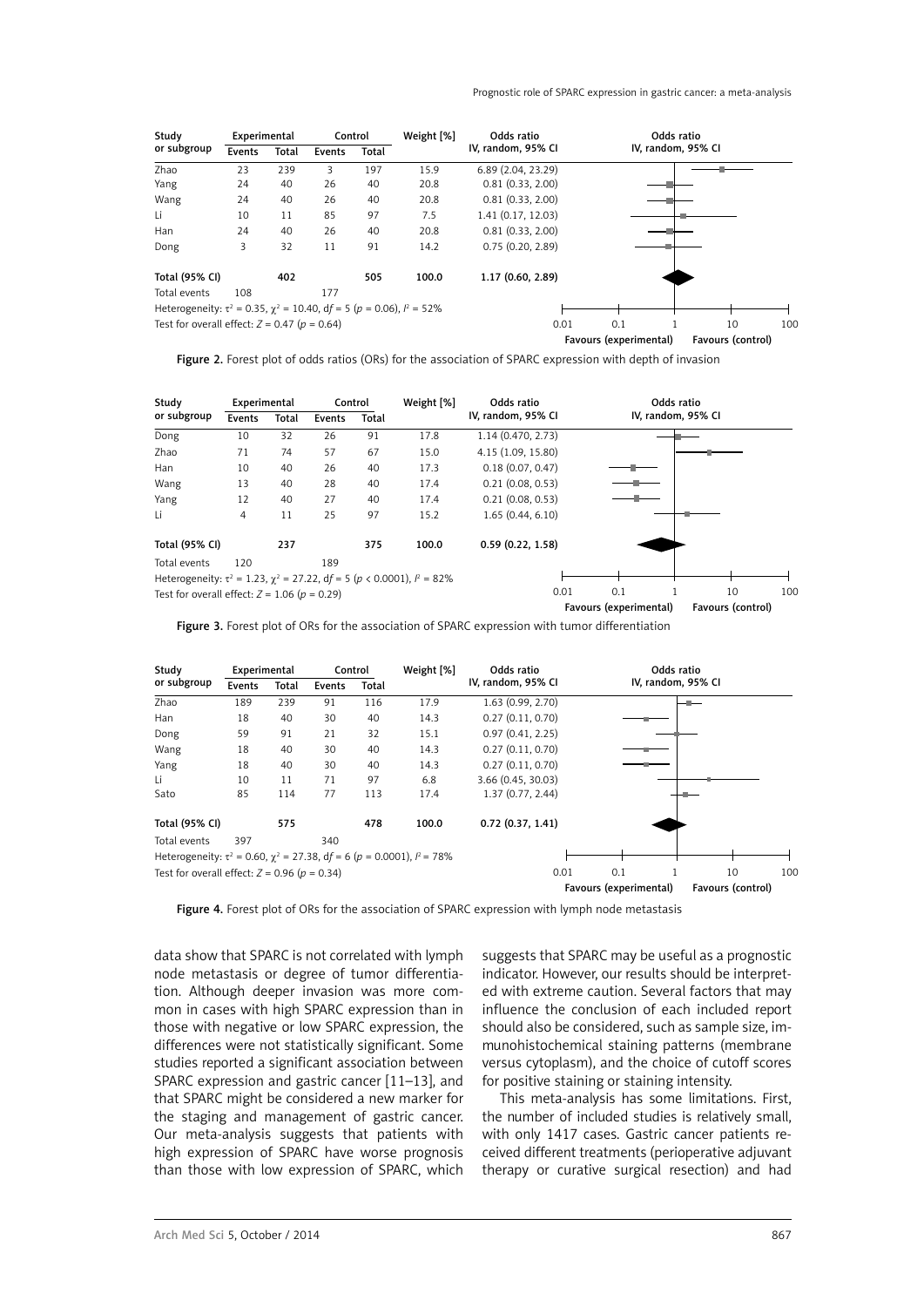Zishu Wang, Bo Hao, Yan Yang, Rui Wang, Yumei Li, Qiong Wu



Figure 5. Begg's funnel plots for assessing the publication bias risk

| Study                                                         | Experimental |       | Control |       | Weight [%] | Odds ratio         |                        | Odds ratio        |     |  |
|---------------------------------------------------------------|--------------|-------|---------|-------|------------|--------------------|------------------------|-------------------|-----|--|
| or subgroup                                                   | Events       | Total | Events  | Total |            | IV, random, 95% CI | IV, random, 95% CI     |                   |     |  |
| Wang                                                          | 17           | 31    | 2       | 12    | 2.2        | 3.29 (0.89, 12.13) |                        |                   |     |  |
| Franke                                                        | 38           | 48    | 4       | 10    | 5.0        | 1.98 (0.91, 4.29)  |                        |                   |     |  |
| Zhao                                                          | 155          | 239   | 33      | 95    | 35.7       | 1.87 (1.40, 2.50)  |                        |                   |     |  |
| Jeung                                                         | 31           | 33    | 22      | 33    | 16.6       | 1.41 (1.09, 1.82)  |                        | -1-               |     |  |
| Dong                                                          | 21           | 32    | 38      | 91    | 14.9       | 1.57(111, 2.23)    |                        | --                |     |  |
| Sato                                                          | 63           | 113   | 34      | 114   | 25.6       | 1.87 (1.35, 2.59)  |                        | -11-              |     |  |
| Total (95% CI)                                                |              | 496   |         | 355   | 100.0      | 1.78 (1.52, 2.09)  |                        |                   |     |  |
| Total events                                                  | 325          |       | 133     |       |            |                    |                        |                   |     |  |
| Heterogeneity: $\tau^2$ = 4.85, df = 5 (p = 0.43), $l^2$ = 0% |              |       |         |       |            |                    |                        |                   |     |  |
| Test for overall effect: $Z = 7.10$ ( $p < 0.00001$ )         |              |       |         |       |            | 0.01               | 0.1                    | 10                | 100 |  |
|                                                               |              |       |         |       |            |                    | Favours (experimental) | Favours (control) |     |  |

Figure 6. Forest plot of relative risk (RR) for the association of SPARC expression with overall survival (OS)

varying preoperative TNM categories and histologic types. We were unable to assess the potential confounding variables in the individual studies. Second, although immunohistochemistry was the most commonly applied method for detecting SPARC *in situ*, the RT-PCR method was also used to evaluate the expression levels SPARC in tumor tissues. Therefore, the impact of SPARC expression on prognosis in gastric cancer should be further validated. Third, nine of the ten studies in this meta-analysis evaluated patients from Asian populations; thus, more studies should include populations from different ethnicities and regions to confirm our findings. Moreover, the cutoff values were defined differently in the included studies, causing between-study heterogeneity. Thus, we adopted a random effects

model and performed subgroup sensitivity analyses to compensate for this limitation.

In conclusion, our results indicate that SPARC expression is not associated with the common clinicopathologic parameters of gastric cancer, such as depth of invasion, tumor differentiation, and lymph node metastasis. However, high SPARC expression is associated with worse outcomes than negative and low SPARC expression, and SPARC is an independent indicator of reduced survival. Further studies on SPARC and its potential as a clinical marker for gastric cancer prognosis are warranted.

#### Acknowledgments

Bo Hao is co-first author.